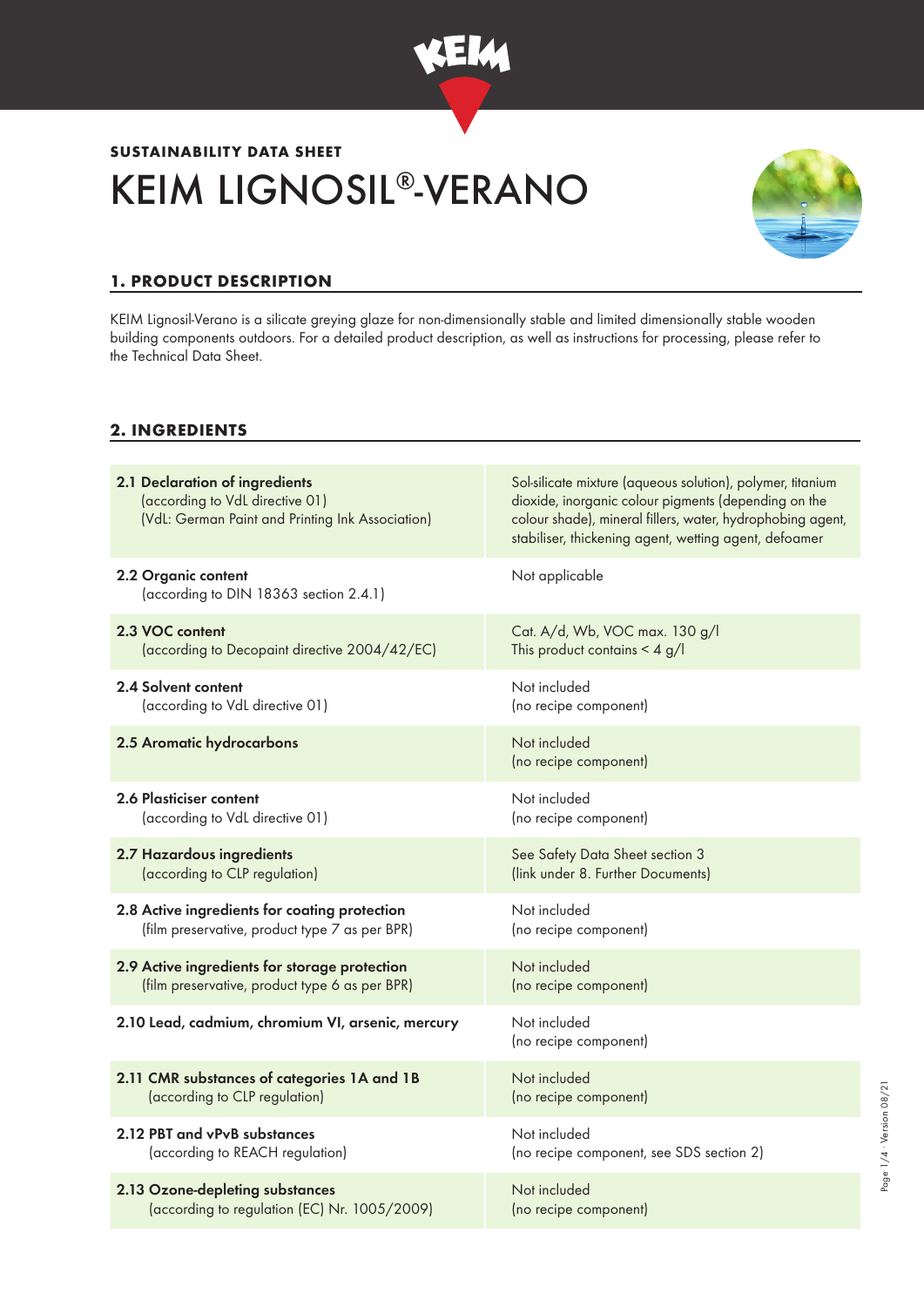| 2.14 Formaldehyde/formaldehyde depot substances<br>(emission test chamber)                                                                          | Not specified                                                         |
|-----------------------------------------------------------------------------------------------------------------------------------------------------|-----------------------------------------------------------------------|
| 2.15 Compliance with the limitation of emissions<br>of the titanium dioxide industry (according to<br>directive 92/112/EEC or directive 2010/75/EU) | <b>Yes</b>                                                            |
| 2.16 Halogenated organic compounds                                                                                                                  | See Safety Data Sheet section 12<br>(link under 8. Further Documents) |

## **3. TEST REPORTS / EXPERT REPORTS / CERTIFICATIONS / LOGOS**

| 3.1 Test reports           | On request |
|----------------------------|------------|
| 3.2 Export reports         | On request |
| 3.3 Product code / GISCODE | BSW40      |

3.4 Certifications / Logos



## **4. INFORMATION FOR BUILDING CERTIFICATION AS PER DGNB\***

| 4.1 Product group<br>(ENV 1.2)                                             | Coatings on non-mineral substrates: metal, wood, plastic                                                                                 |
|----------------------------------------------------------------------------|------------------------------------------------------------------------------------------------------------------------------------------|
| 4.2 VOC content<br>(according to directive 2004/42/EC)                     | $<$ 4 g/l                                                                                                                                |
| 4.3 Dilutability with water<br>(according to directive 2004/42/EC)         | Yes                                                                                                                                      |
| 4.4 Product-specific life cycle assessment values<br>(ENV 1.1 and ENV 2.1) | Not specified                                                                                                                            |
| <b>4.5 Quality level</b><br>(ENV 1.2)                                      | Coatings on non-mineral substrates:<br>Complies with quality level $3 - \sqrt{OC} \leq 100 \frac{g}{l}$<br>according to VdL directive 01 |
| 4.6 Product-specific life cycle<br>(ECO 1.1)                               | 4 Years (according to BNB: National rating system<br>for sustainable building)                                                           |
| 4.7 Safety and risks of failure<br>(SOC 1.7)                               | No negative impact, since no halogens contained                                                                                          |
| <b>4.8 Cleaning instruction</b><br>(PRO 1.5, PRO 2.2)                      | See Technical Data Sheet<br>(link under 8. Further Documents)                                                                            |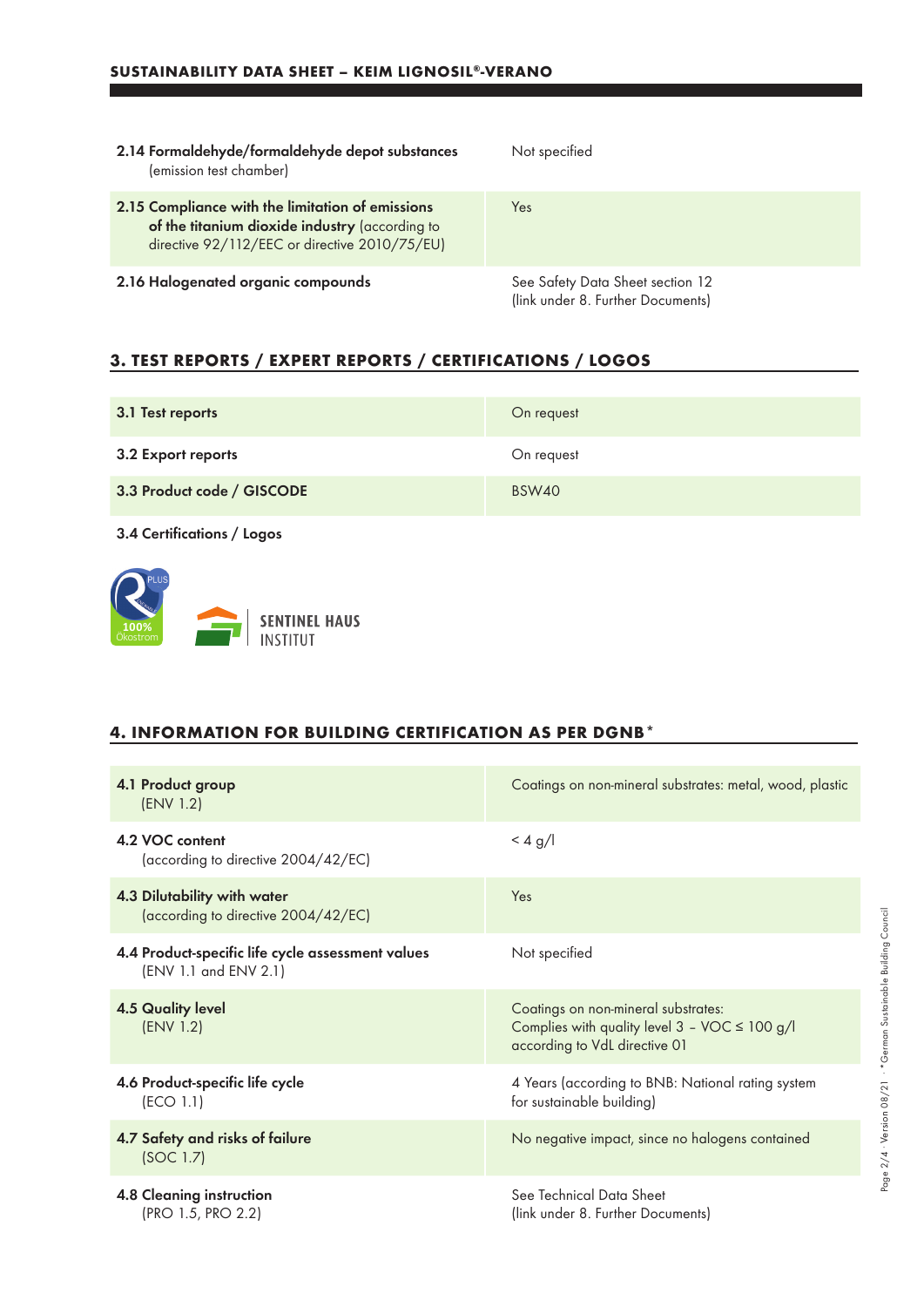## **5. INFORMATION ON SUITABILITY ACCORDING TO LEED 2009**

| 5.1 Product group<br>[EQ4.2]                                                                                | <b>Flat Topcoat</b>                                                                                                                                                                                                                            |
|-------------------------------------------------------------------------------------------------------------|------------------------------------------------------------------------------------------------------------------------------------------------------------------------------------------------------------------------------------------------|
| <b>5.2 VOC</b><br>(as per SCAQMD Rule 1113, Architectural Coatings,<br>rules in effect on February 5, 2016) | < 4 g/l (limit value < $275$ g/l)                                                                                                                                                                                                              |
| 5.3 VOC limit fulfilled                                                                                     | Yes                                                                                                                                                                                                                                            |
| 5.4 Recycling rate<br>(from post-consumer sources) (MR4)                                                    | KEIM Lignosil-Verano can reach the service life of the<br>components. KEIM Lignosil-Verano does not have a<br>regular after-use phase. Final disposal can be carried<br>out in conjunction with the building components via<br>wood recycling. |
| 5.5 Recycling rate<br>(from production-relevant sources) (MR4)                                              | 0%                                                                                                                                                                                                                                             |
| 5.6 Fast renewable raw materials<br>(MR 6)                                                                  | 0%                                                                                                                                                                                                                                             |
| 5.7 Regional materials<br>(MR <sub>5</sub> )                                                                | Not specified                                                                                                                                                                                                                                  |
| 5.8 Production site<br>(MR <sub>5</sub> )                                                                   | Keimfarben GmbH, Keimstraße 16, 86420 Diedorf                                                                                                                                                                                                  |

## **6. MANAGEMENT SYSTEMS AND CORPORATE CERTIFICATIONS**

6.1 Quality and environmental management The manufacturing /marketing company is certified according to:

– DIN EN ISO 9001

- DIN EN ISO 14001
- Energy audit according to DIN EN 16247-1

#### **7. SAFETY INSTRUCTIONS**

7.1 See Safety Data Sheet (link under 8. Further Documents)